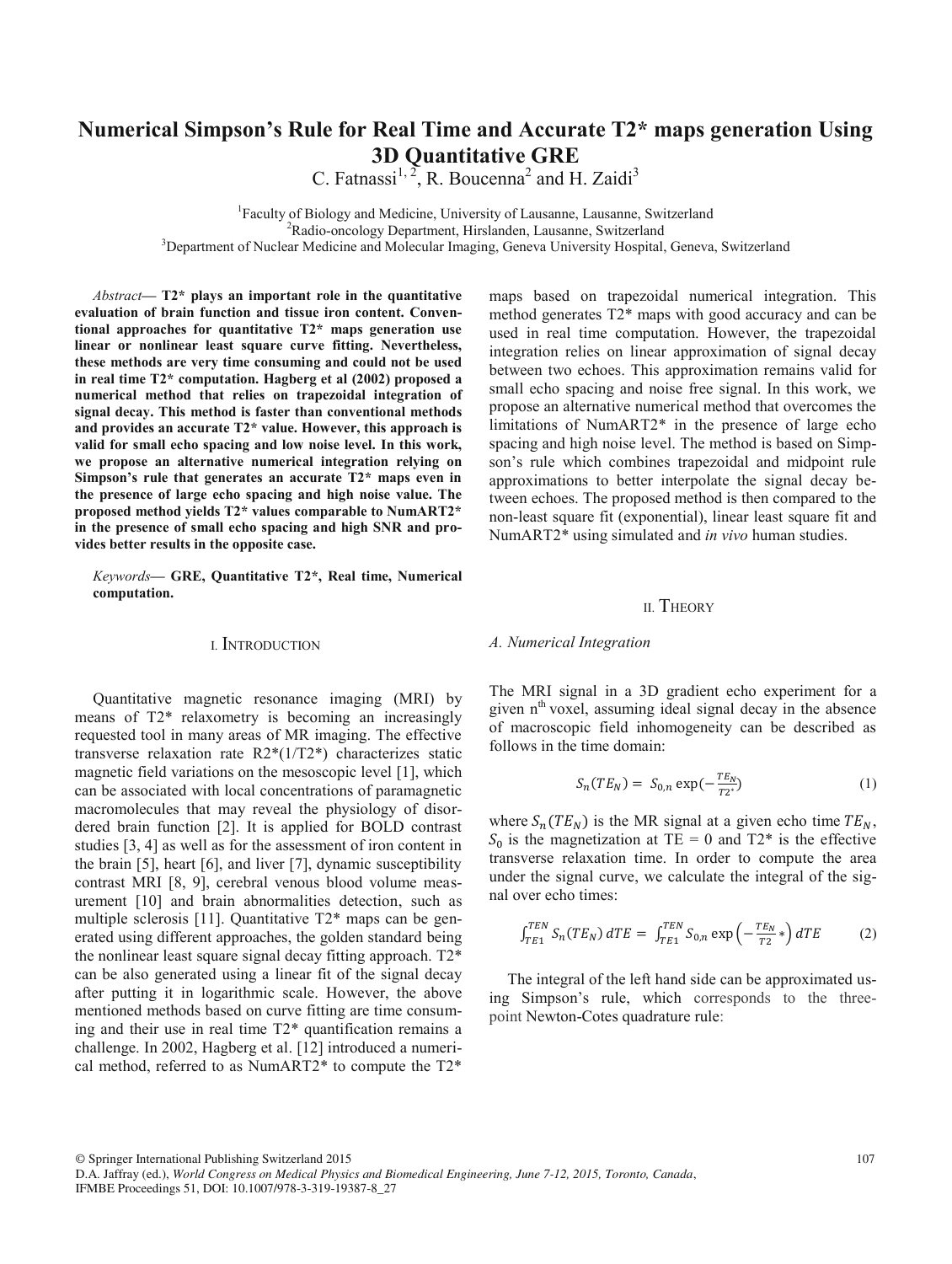$$
\int_{TE1}^{TEN} S_n(TE_N) dTE = \frac{1}{6} (TE_N - TE_1) [S_n(TE_1) + S_n(TE_N) + 4S_n \left( \frac{TE_1 + TE_N}{2} \right)]
$$
\n(3)

Assuming fixed echo spacing, Simpson's rule uses a smooth quadratic interpolation between signal points and approximates well the signal decay in case of big time spacing between echoes. The right hand equation can be calculated analytically and by combining the 2 integrals, the T2<sup>\*</sup> can be computed using the following approximation:

$$
T^*_{2,n} = \frac{\frac{1}{6}(TE_N - TE_1)[S_n(TE_1) + S_n(TE_N) + 4S_n\left(\frac{TE_1 + TE_N}{2}\right)]}{S_n(TE_1) - S_n(TE_N)} \tag{4}
$$

## B. Correction of odd even artifact due to the bipolar gradient echo

More recent sequence implementations collect all echoes in one TR [13, 14], significantly reducing the required scan time. "Unipolar" approaches acquire all echoes using the same gradient polarity [15], while "bipolar" approaches provide more efficient acquisitions with data collected during both positive and negative gradient lobes [14]. Bipolar methods may account for phase errors that may result from eddy currents and gradient delays which can differ for positive and negative gradient lobes, disrupting the inter-echo phase consistency if the image voxel contains more than one tissue type. This problem may lead to the appearance of ringing artifact in the brain magnitude data (Fig. 4) and consequently, ringing artifacts appear in the computed T2\* if numerical integration is used. The bipolar gradient is composed from 'in' and 'out' phase echoes. If the magnitude signal modulation is known, it can be removed by postprocessing. Assuming the image voxel contains two types of tissues 1 and 2; The In-phase (IP) and Out-phase (OP) echo signal can be described as follows:

$$
S_{n_{IP}}(TE_N) = \left(e^{\left(-R_{2,1}^*TE_{IP}\right)}\rho 1 + e^{\left(-R_{2,2}^*TE_{IP}\right)}\rho 2\right)e^{\left(i2\pi\varphi TE_{IP}\right)} \quad (5)
$$

$$
S_{n_{OP}}(TE_N) = \left(e^{\left(-R_{2,1}^*TE_{OP}\right)}\rho_1 - e^{\left(-R_{2,2}^*TE_{OP}\right)}\rho_2\right)e^{\left(i2\pi\varphi TE_{OP}\right)}\tag{6}
$$

From the previous equations, the signal modulation between echoes can be computed as:

$$
S_{Mod}(\%) = 100 \cdot \frac{(S_{n_{IP}}(TE_N) - S_{n_{OP}}(TE_N))}{2S_{n_{IP}}(TE_N)}
$$
(7)

The modulation fraction can be removed from the Inphase and Out-phase magnitude signal by a simple subtraction as shown in the following equations:

$$
S_{n_{IP_{Corr}}}(TE_N) = S_{n_{IP}}(TE_N) + S_{Mod} \cdot S_{n_{IP}}(TE_N) \tag{8}
$$

$$
S_{n_{OPCorr}}(TE_N) = S_{n_{OP}}(TE_N) - S_{Mod} \cdot S_{n_{OP}}(TE_N)
$$
\n(9)

# **III MATERIALS AND METHODS**

To test our hypothesis and methods, we developed a numerical phantom using customized Matlab scripts (Mathworks, USA). We used simulated brain MRI data (Montreal Neurological Institute, Canada), which provide anatomical images segmented into disjoined special masks or templates (one per tissue type). The MR brain properties  $T1$ ,  $T2^*$  and PD (grey matter, white matter and CSF) were set to mimic our real brain data and used to simulate the magnitude signal of multi gradient echo sequence using an analytical solution to the Bloch equation:

$$
S_n(TE_N) = \frac{M_{n,0} \exp(-TE_N/T_2^*)\sin(\alpha)(1-\exp(-TR/T_1))}{1-\cos(\alpha)\exp(-TR/T_1)} \tag{10}
$$

where  $M_{n,0}$  is the ideal signal free from field gradient inhomogeneities and  $\alpha$  is the flip angle. To evaluate the T2<sup>\*</sup> computation method in more details and in a wider range than the experimental condition; a total of 60 echoes were simulated using the following sequence parameters: TR/ flip angle =  $50 \text{ms}/ 10^{\circ}$  and  $1 \text{mm}^2$  in-plane resolution and matrix size of 256×256. The echo times were incremented to obtain the following values:  $0.3/0.6/0.9/1.2/1.8$  of the ratio TE/T2\*. In order to assess the accuracy of the proposed approach as a function of noise, we introduce a random noise which depends on the simulated magnitude image SNR in such a way that the signal-to-noise ratio in the simulated data deteriorates with increasing echo time. In addition, the simulated model takes into account the partial volume effect which is caused by the presence of more than one substance within the same pixel. It also takes into account the macroscopic field inhomogeneities near the air/tissue interfaces to mimic in vivo data. T2\* values were evaluated using NumART2\*, linear least square fit and nonlinear least square fit (expo). The accuracy of the  $T2^*$ computation using the different methods is calculated as follows:

$$
Accuracy \% = 100 - 100 \cdot \left( \frac{(NumT2^* - T2^*)}{T2^*} \right) \tag{11}
$$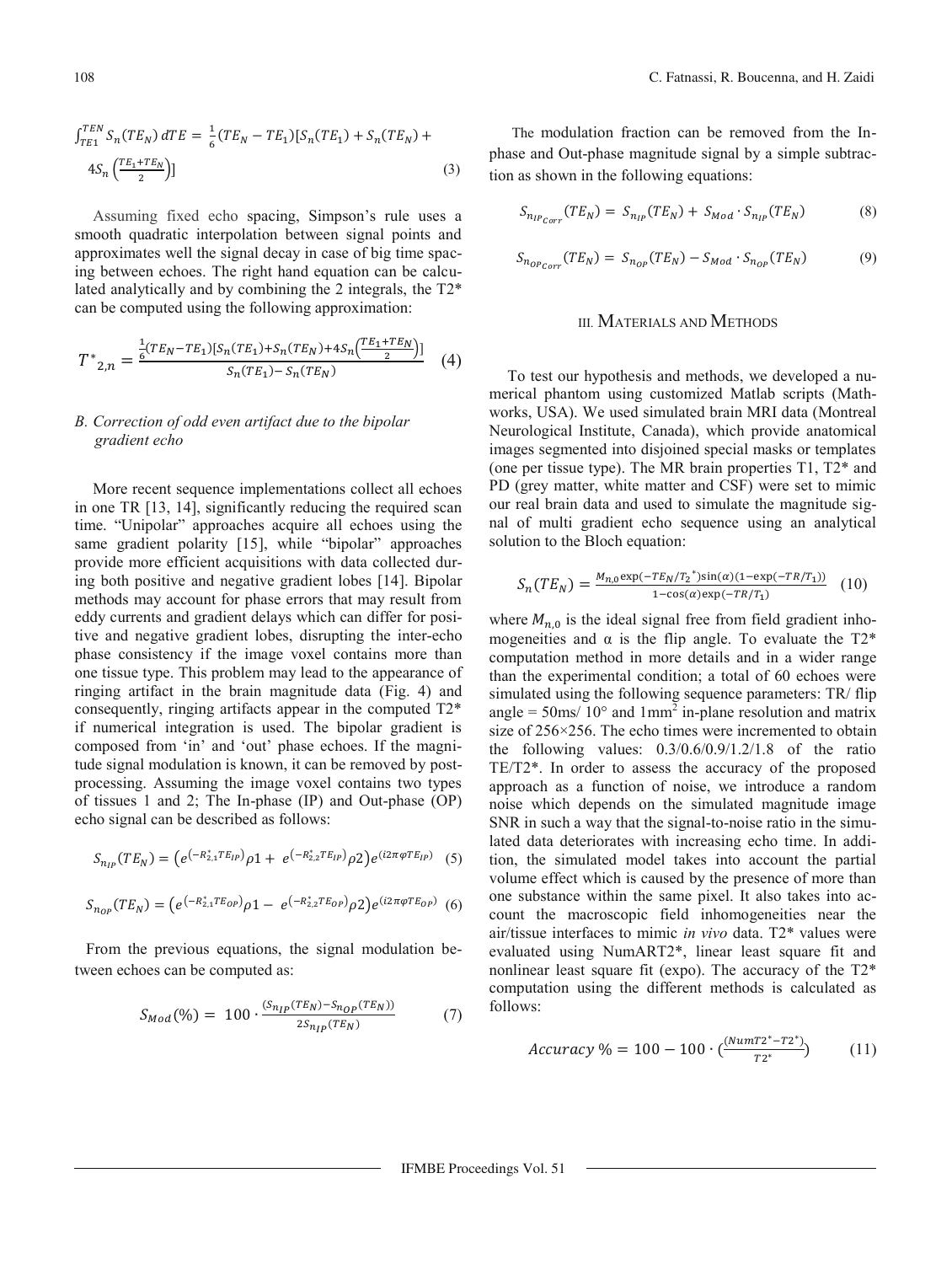where NumT2<sup>\*</sup> is computed using the mentioned approaches and T2\* is the value used in the simulation mimicking the *in vivo* studies (WM/GM/CSF/fat/muscle/skin = 61/70/50/58/30/58ms). *In vivo* studies were obtained from 20 human subjects using the acquisition protocol mentioned below. In order to assess the performance of the four methods for generating the T2\* maps, an offline generation of T2\* was realized. All scans were performed on a 3T Magnetom Trio MRI (Siemens Healthcare, Erlangen, Germany) using 32-channel phased-array coil. *In vivo* data were acquired using a 3D bipolar multi gradient echo sequence. 32 echoes were acquired with  $\alpha/TR/TE1/\Delta TE = 8^{\circ}/47/$  $1.23/1.23$ ms,  $1.6$  mm<sup>3</sup> isotropic resolution and a matrix size of 136×136×112, Grappa parallel imaging with acceleration factor of 2 and phase partial Fourier sampling factor of 6/8.

#### IV. RESULTS AND DISCUSSION

 As shown in Fig. 1, in the presence of low noise level and small echo spacing  $(\Delta TE/T2^*)$  < 0.2), the T2\* maps were well generated by all methods with a slight overestimation when using NumART2\*. When the echo spacing increases ( $\triangle$ TE/T2\*) > 0.2), NumART2\* tends to overestimate the T2\* values, although the accuracy is well maintained while using Simpson's rule, linear and NLLS fit. These results can be explained by the quadratic interpolation of signal decay between the echoes that Simpson's rule uses to approximate the area under the signal decay rather than a linear approximation that NumART2\* uses. Increasing the echo spacing is equivalent to undersampling the echo number which is used to compute the T2\* maps. Consequently, reducing the number of echoes diminishes the precision of T2\* computation when using NumART2\*. Simpson rule, linear and NLLS fit remain insensitive to the echo spacing or echo number sampling. Fig. 2 illustrates the accuracy of T2\* computation as a function of noise levels present in the simulated data. For low noise level  $(15\%)$ , all methods provide results with high accuracy, especially when generating  $T2^*$  maps with Simpson's rule, linear and NLLS fit. NumART2\* starts to diverge when the noise level becomes significant  $(>15%)$  and the T2\* values are overestimated. However, Simpson's rule, linear and NLLS fit remain insensitive to added noise and, as such, the accuracy remains steady.

Simpson's rule combines two approximation methods to compute the signal integral, the midPoint and trapezoidal rules, which NumART2\* is relying upon. This combination allows Simpson's rule to approximate well the signal decay between tow echo points using a smooth quadratic interpolation even in the presence of high noise level, thus providing accurate T2\* maps. In other words, Simpson's rule plays the role of noise filter while approximating noisy signal decay. Fig. 3 compares the accuracy of T2\* generated using the mentioned approaches (ROI drawn in the center of the brain). Linear fit computes T2\* with high accuracy but remains the slowest approach. Simpson's rule combined with odd even correction overestimates  $T2^*$  by about  $2\%$ against 4% for NumART2\*.

The odd even modulation correction is shown in Fig. 4;  $(A&C)$  show the magnitude image and the  $T2^*$  map without modulation correction. One can notice that the ringing artifacts is clearly present near the brain edges in both magnitude and T2\* images. (B&D) show the data after modulation correction where the ringing artifact is well removed from both magnitude and T2\* images without any spatial resolution loss (e.g. when using filters).



Fig 1. Dependence of T2\* generation methods accuracy on echo intervals.



Fig 2. Dependence of T2\* generation accuracy on noise levels.